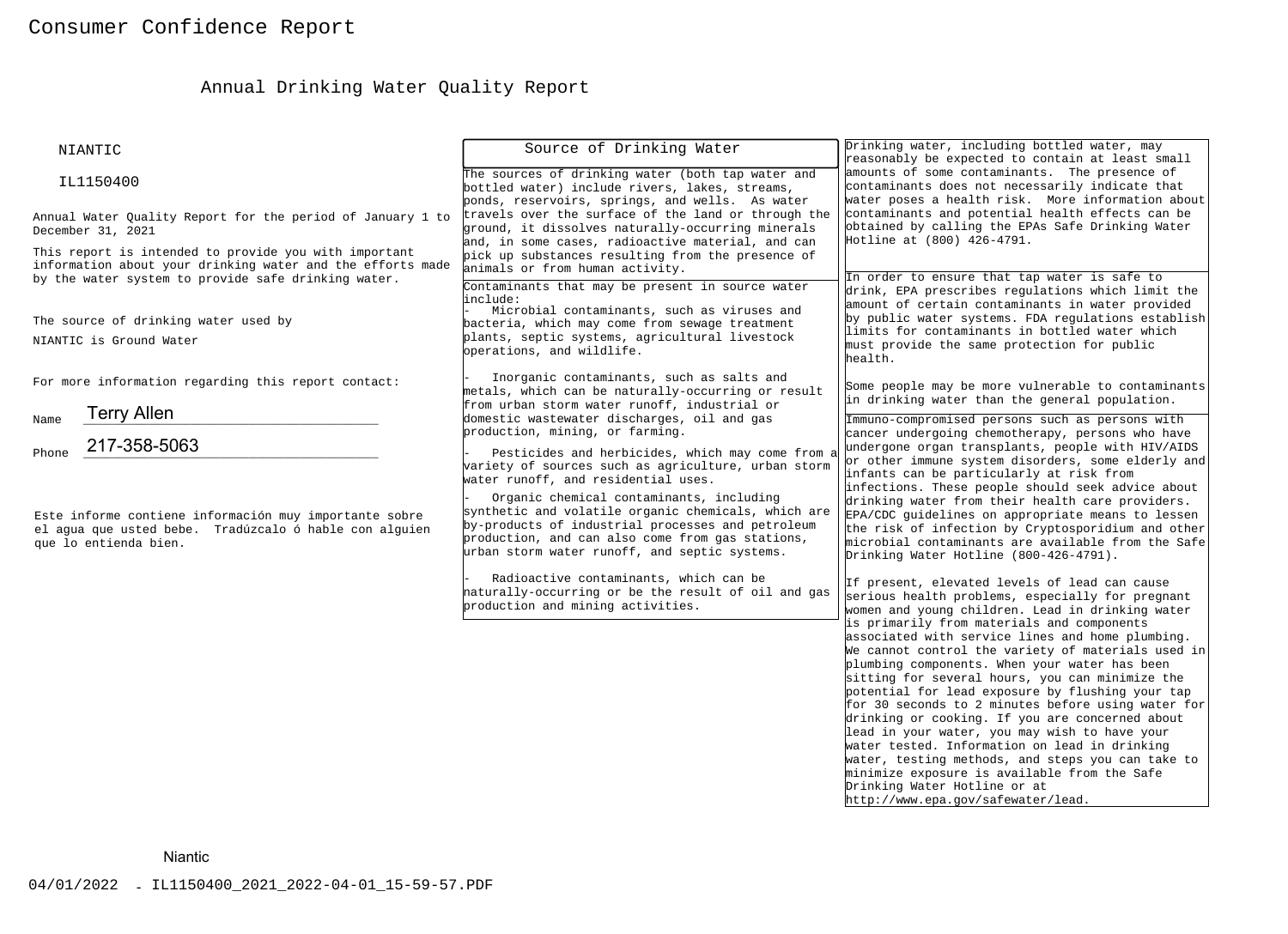### Source Water Information

| Source Water Name | Type of Water | Report Status Location |                                |
|-------------------|---------------|------------------------|--------------------------------|
| WELL 4 (47720)    | GM            |                        | S WELL OF 3 NORTH OF TOWN      |
| WELL 5 (47721)    | GW            |                        | CENTER WELL OF 3 NORTH OF TOWN |
| WELL 6 (01006)    | GM            |                        | 500 FT N OF WELL 5             |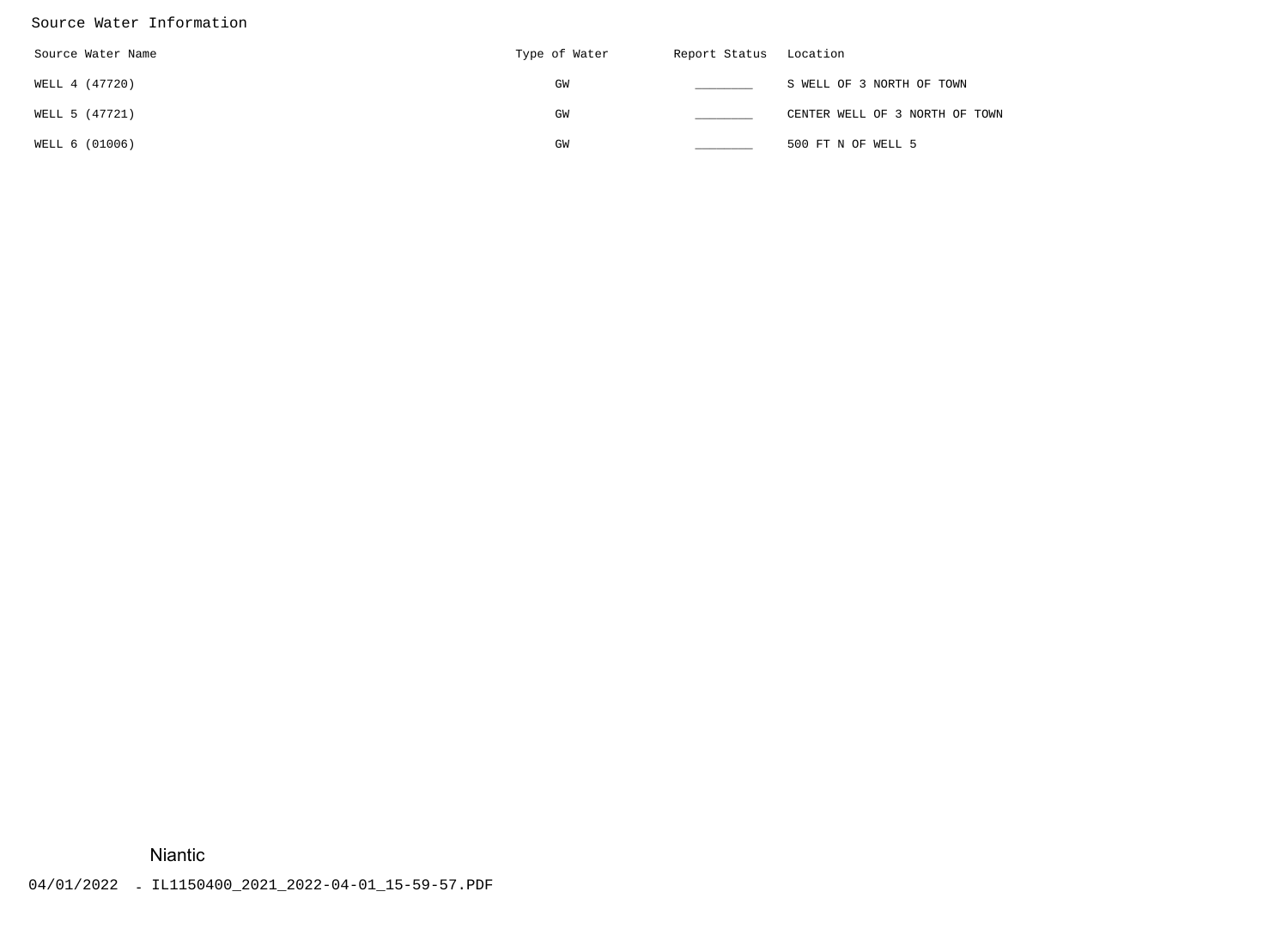### Source Water Assessment

We want our valued customers to be informed about their water quality. If you would like to learn more, please feel welcome to attend any of our regularly scheduled meetings. The source water assessment for our supply has been completed by the Illinois EPA. If you would like a copy of this information, please stopby City Hall or call our water operator at 217-358-5063 \_\_\_\_\_\_\_\_. To view a summary version of the completed Source Water Assessments, including: Importance of Source Water; Susceptibility to Contamination Determination; and documentation/recommendation of Source Water Protection Efforts, you may access the Illinois EPAwebsite at http://www.epa.state.il.us/cgi-bin/wp/swap-fact-sheets.pl.

Source of Water: NIANTICTo determine Niantic's susceptibility to groundwater contamination, a Well Site Survey, published in 1989 and the results of the IRWArecharge area surveys were reviewed. During the surveys of Niantic's source water protection area, IRWA staff recorded two potential sources, routes, or possible problem sites within the 400 foot minimum setback zones around the wells and one site within the 1,000 foot maximum setback zones around wells #4and #5. The Survey in 2001 revealed that two of the sites (map codes 10651 and 10652) have been abandoned and removed. The Illinois EPA considers the source water of this facility to be susceptible to contamination. This determination is based on a number of criteria including: monitoring conducted at thewells, monitoring conducted at the entry point to the distribution system, and the available hydrogeologic data on the wells.% City Mall or call our water operator at 2*M2888888*<br>
course Water: Superprinting to Contamination Determination; and<br>espite at http://www.epa.state.11.us/cyl-bin/wp/swap-fact-sheet<br>
scores of Water: NIAFITCTo determine E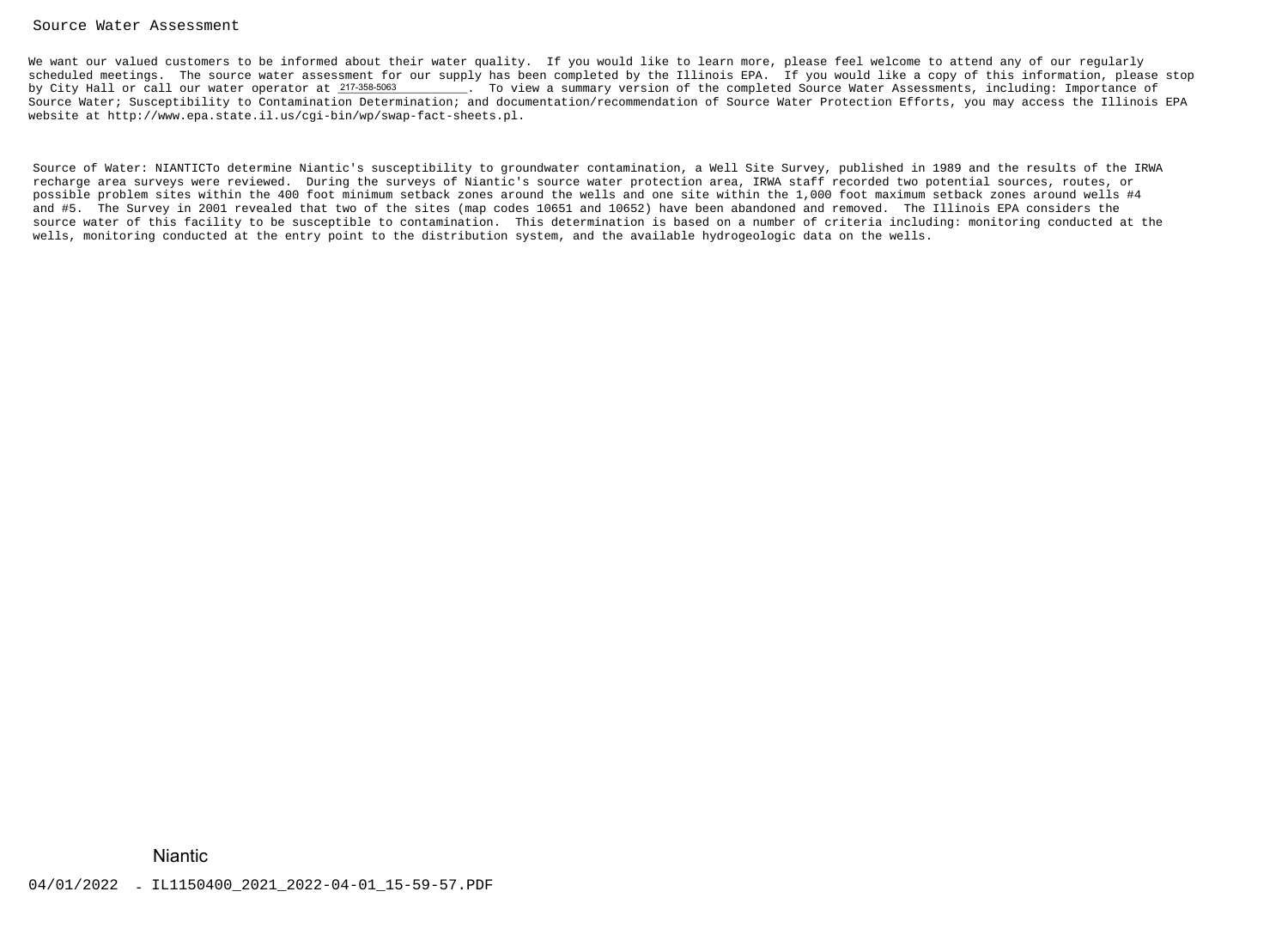### **2021Regulated Contaminants Detected**

### **Lead and Copper**

Definitions:

 Action Level Goal (ALG): The level of a contaminant in drinking water below which there is no known or expected risk to health. ALGs allow for a margin ofsafety.

Action Level: The concentration of a contaminant which, if exceeded, triggers treatment or other requirements which a water system must follow.

| Lead and Copper | Date Sampled | MCLG | Action Level<br>(AL) | 90th<br>Percentile | # Sites Over<br>AL | Units | Violation | Likely Source of Contamination                                                                                |
|-----------------|--------------|------|----------------------|--------------------|--------------------|-------|-----------|---------------------------------------------------------------------------------------------------------------|
| Copper          | 06/26/2019   | 1.3  |                      | 0.74               |                    | ppm   |           | Erosion of natural deposits; Leaching from<br>wood preservatives; Corrosion of household<br>plumbing systems. |

### **Water Quality Test Results**

| Definitions:                                          | The following tables contain scientific terms and measures, some of which may require explanation.                                                                                                                                                                         |
|-------------------------------------------------------|----------------------------------------------------------------------------------------------------------------------------------------------------------------------------------------------------------------------------------------------------------------------------|
| Avq:                                                  | Requlatory compliance with some MCLs are based on running annual average of monthly samples.                                                                                                                                                                               |
| Level 1 Assessment:                                   | A Level 1 assessment is a study of the water system to identify potential problems and determine (if possible) why<br>total coliform bacteria have been found in our water system.                                                                                         |
| Level 2 Assessment:                                   | A Level 2 assessment is a very detailed study of the water system to identify potential problems and determine (if<br>possible) why an E. coli MCL violation has occurred and/or why total coliform bacteria have been found in our water<br>system on multiple occasions. |
| Maximum Contaminant Level or MCL:                     | The highest level of a contaminant that is allowed in drinking water. MCLs are set as close to the MCLGs as feasible<br>using the best available treatment technology.                                                                                                     |
| Maximum Contaminant Level Goal or MCLG:               | The level of a contaminant in drinking water below which there is no known or expected risk to health. MCLGs allow<br>for a margin of safety.                                                                                                                              |
| Maximum residual disinfectant level or<br>MRDL:       | The highest level of a disinfectant allowed in drinking water. There is convincing evidence that addition of a<br>disinfectant is necessary for control of microbial contaminants.                                                                                         |
| Maximum residual disinfectant level<br>goal or MRDLG: | The level of a drinking water disinfectant below which there is no known or expected risk to health. MRDLGs do not<br>reflect the benefits of the use of disinfectants to control microbial contaminants.                                                                  |
| na:                                                   | not applicable.                                                                                                                                                                                                                                                            |
| $m$ rem:                                              | millirems per year (a measure of radiation absorbed by the body)                                                                                                                                                                                                           |
| $ppb$ :                                               | micrograms per liter or parts per billion - or one ounce in 7,350,000 gallons of water.                                                                                                                                                                                    |
| ppm:                                                  | milligrams per liter or parts per million - or one ounce in 7,350 gallons of water.                                                                                                                                                                                        |
| Treatment Technique or TT:                            | A required process intended to reduce the level of a contaminant in drinking water.                                                                                                                                                                                        |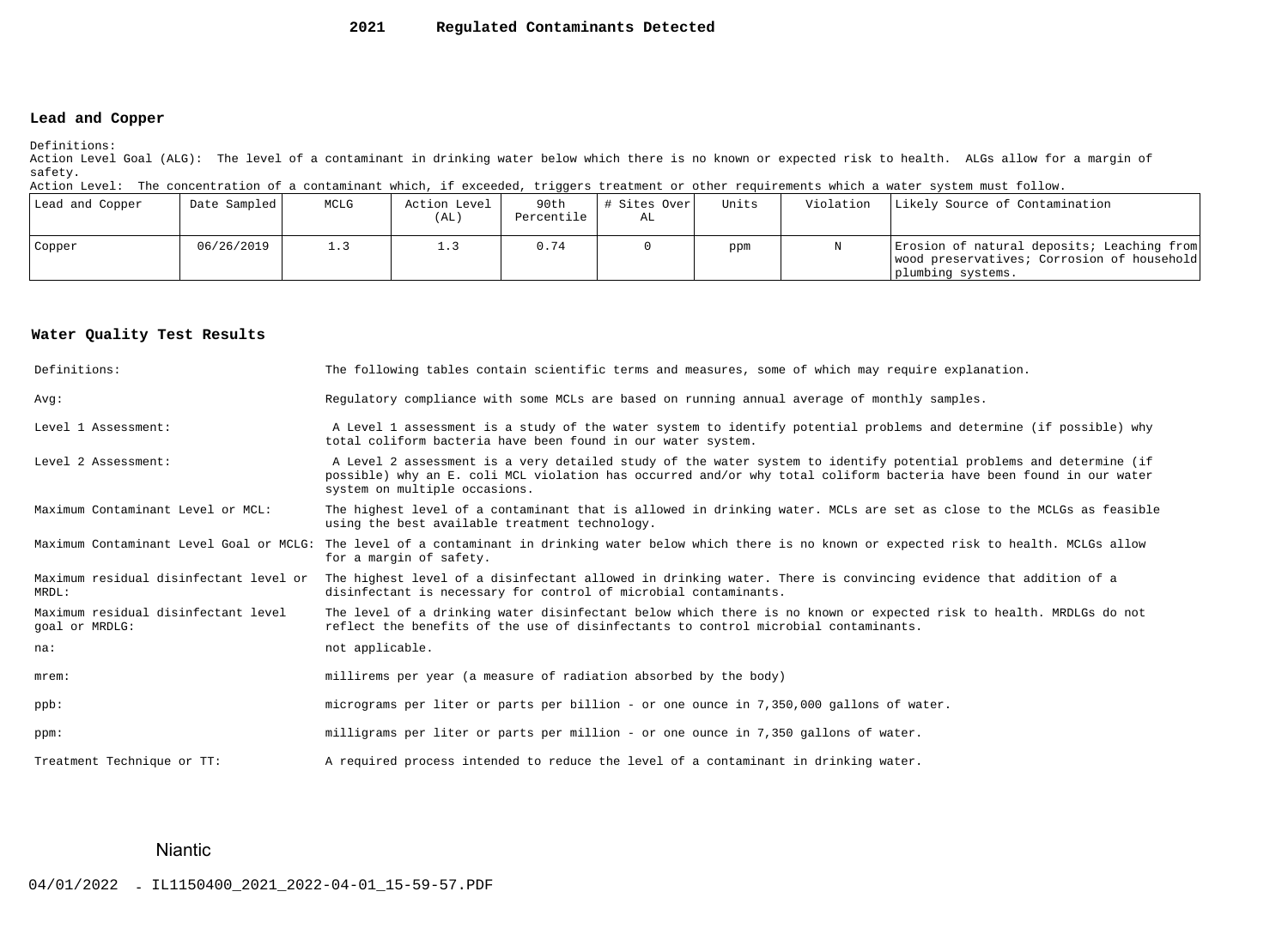### **Regulated Contaminants**

| Disinfectants and<br>Disinfection By-<br>Products | Collection<br>Date | Highest Level<br>Detected | Range of Levels<br>Detected               | MCLG                     | MCL             | Units |             | Violation Likely Source of Contamination                                                                                                |
|---------------------------------------------------|--------------------|---------------------------|-------------------------------------------|--------------------------|-----------------|-------|-------------|-----------------------------------------------------------------------------------------------------------------------------------------|
| Chlorine                                          | 12/31/2021         | 0.9                       | $0.7 - 1$                                 | $MRDLG = 4$              | $MRDL = 4$      | ppm   | $_{\rm N}$  | Water additive used to control microbes.                                                                                                |
| Haloacetic Acids<br>(HAA5)                        | 2021               | 35                        | $0 - 31.3$                                | No goal for<br>the total | 60              | ppb   | $\mathbf N$ | By-product of drinking water disinfection.                                                                                              |
| Total Trihalomethanes<br>(TTHM)                   | 2021               | 35                        | $3.35 - 26.8$                             | No goal for<br>the total | 80              | ppb   | $\mathbf N$ | By-product of drinking water disinfection.                                                                                              |
| Inorganic<br>Contaminants                         | Collection<br>Date | Detected                  | Highest Level Range of Levels<br>Detected | MCLG                     | MCL             | Units |             | Violation Likely Source of Contamination                                                                                                |
| Arsenic                                           | 2021               | 2.1                       | $2.1 - 2.1$                               | $\overline{0}$           | 10 <sup>°</sup> | ppb   | $\mathbf N$ | Erosion of natural deposits; Runoff from<br>orchards; Runoff from glass and electronics<br>production wastes.                           |
| Barium                                            | 2021               | 0.07                      | $0.07 - 0.07$                             | $\overline{2}$           | $\overline{2}$  | ppm   | $_{\rm N}$  | Discharge of drilling wastes; Discharge from<br>metal refineries; Erosion of natural deposits.                                          |
| Fluoride                                          | 2021               | 1.05                      | $1.05 - 1.05$                             | $\overline{4}$           | 4.0             | ppm   | $_{\rm N}$  | Erosion of natural deposits; Water additive<br>which promotes strong teeth; Discharge from<br>fertilizer and aluminum factories.        |
| Iron                                              | 2021               | 0.095                     | $0.095 - 0.095$                           |                          | 1.0             | ppm   | $\mathbf N$ | This contaminant is not currently regulated by<br>the USEPA. However, the state regulates.<br>Erosion of natural deposits.              |
| Manganese                                         | 2021               | 62                        | $62 - 62$                                 | 150                      | 150             | ppb   | $_{\rm N}$  | This contaminant is not currently regulated by<br>the USEPA. However, the state regulates.<br>Erosion of natural deposits.              |
| Sodium                                            | 2021               | 120                       | $120 - 120$                               |                          |                 | ppm   | $\mathbf N$ | Erosion from naturally occuring deposits.<br>Used in water softener regeneration.                                                       |
| Zinc                                              | 2021               | 0.02                      | $0.02 - 0.02$                             | 5                        | 5               | ppm   | $_{\rm N}$  | This contaminant is not currently regulated by<br>the USEPA. However, the state regulates.<br>Naturally occurring; discharge from metal |
| Radioactive<br>Contaminants                       | Collection<br>Date | Detected                  | Highest Level Range of Levels<br>Detected | MCLG                     | <b>MCL</b>      | Units | Violation   | Likely Source of Contamination                                                                                                          |
| Combined Radium<br>226/228                        | 07/12/2019         | 1.11                      | $1.11 - 1.11$                             | $\Omega$                 | 5 <sup>1</sup>  | pC1/L | $_{\rm N}$  | Erosion of natural deposits.                                                                                                            |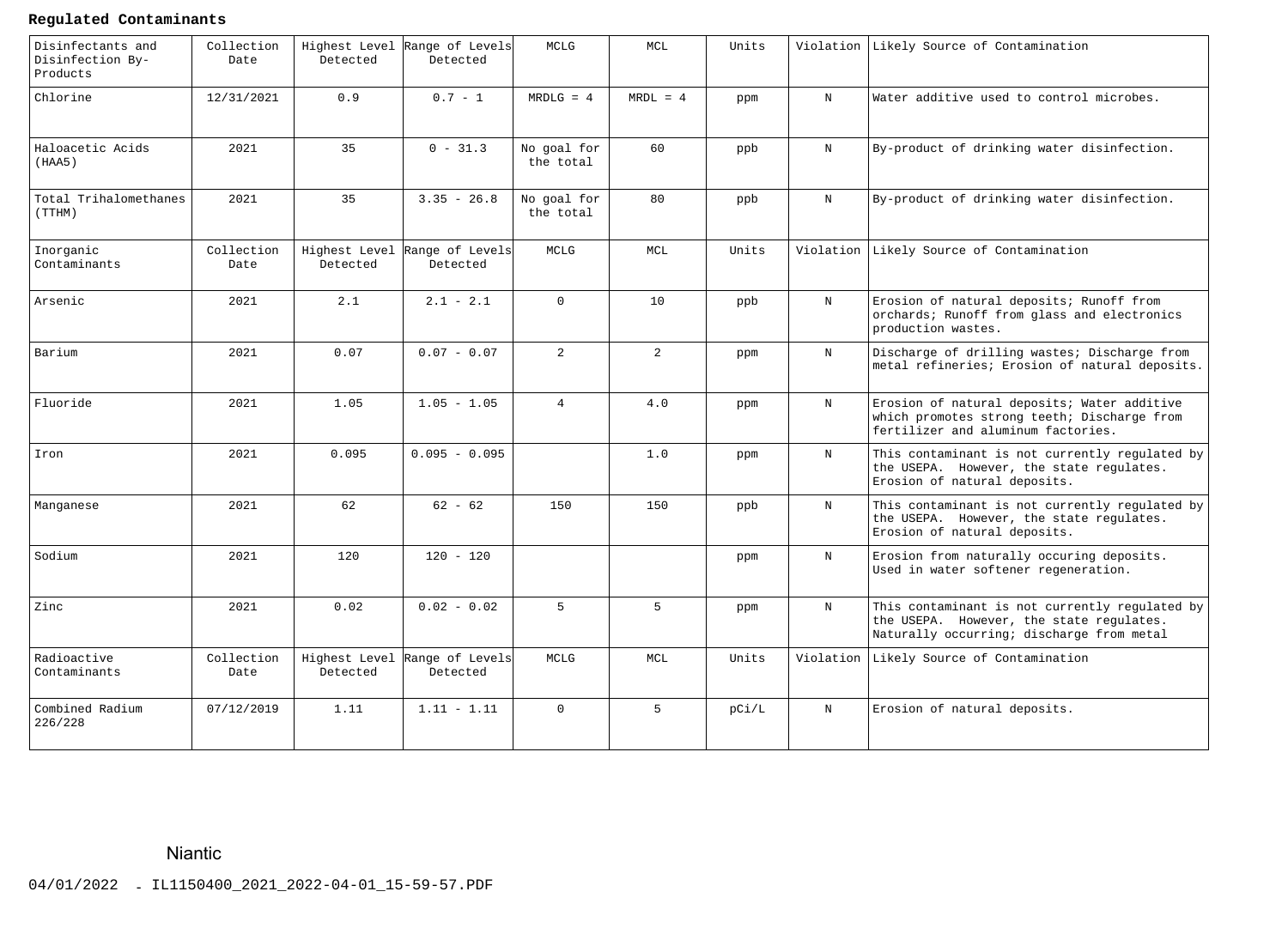### **Violations Table**

| Public Notification Rule                                                                                                                                                                                                                                           |                 |      |                                                                                                                                                                                                                                           |  |  |  |  |
|--------------------------------------------------------------------------------------------------------------------------------------------------------------------------------------------------------------------------------------------------------------------|-----------------|------|-------------------------------------------------------------------------------------------------------------------------------------------------------------------------------------------------------------------------------------------|--|--|--|--|
| The Public Notification Rule helps to ensure that consumers will always know if there is a problem with their drinking water. These notices immediately alert<br>consumers if there is a serious problem with their drinking water (e.g., a boil water emergency). |                 |      |                                                                                                                                                                                                                                           |  |  |  |  |
| Violation Type                                                                                                                                                                                                                                                     | Violation Begin |      | Violation End   Violation Explanation                                                                                                                                                                                                     |  |  |  |  |
| PUBLIC NOTICE RULE LINKED TO<br>VIOLATION                                                                                                                                                                                                                          | 10/15/2021      | 2021 | We failed to adequately notify you, our drinking water consumers, about a violation of the<br>drinking water regulations.                                                                                                                 |  |  |  |  |
|                                                                                                                                                                                                                                                                    |                 |      | Corrective Actions<br>We failed to issue a public notice for a TTHM & HAA5 monitoring violation in 2020Q3. We<br>have completed the public notice requirement and it is included with this year's CCR -<br>please see the following page. |  |  |  |  |